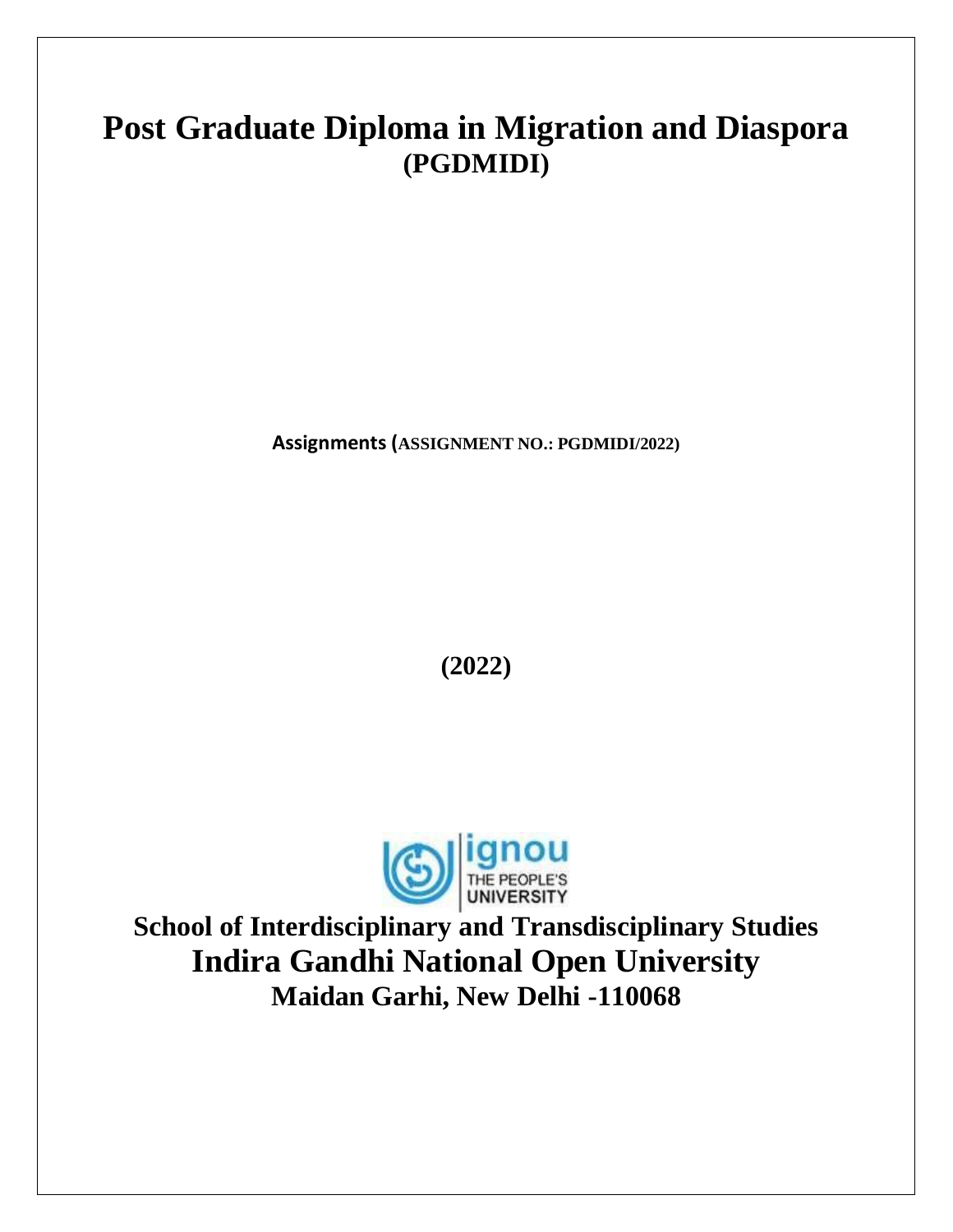Dear Learner,

Please find Assignments for Course MDI 001 to MDI 006 and for Elective MDIE 001 to MDIE 002. You may opt for chose elective courses **MDIE 001 and MDIE 002/** or do a **[Project](http://www.ignou.ac.in/ignou/aboutignou/school/soitds/handbook).**

You will have to do one assignment for each course. Each assignment carries 100 marks. **Irrespective of the year of registration you need to submit the latest assignments uploaded on the website.**

#### **INSTRUCTIONS**

1. Read the detailed instructions about assignments given in the **[Programme](http://www.ignou.ac.in/ignou/aboutignou/school/soitds/programmes) Guide.**

2. The front page of your Assignment sheet should look like this:

| Programme code : PGDMIDI            |
|-------------------------------------|
| <b>ASSIGNMENT NO.: PGDMIDI/2022</b> |
|                                     |
|                                     |
|                                     |

3. Use A-4 size papers for responses, write on both sides with margin, and secure all the pages carefully.

**4.** Write the question with each answer. **Each question to be answered in around 500-700 words inyour own handwriting.**

#### **5. Assignment Submission Deadline:**

| <b>July Session</b>    | 30 March         |
|------------------------|------------------|
| <b>January Session</b> | $30th$ September |

6. Submit the assignment responses to:

**The Programme Coordinator, Post Graduate Diploma in Migration and Diaspora (PGDMIDI) , Block 15, Ground Floor, New Academic Block, Indira Gandhi National Open UniversityMaidan Garhi, New Delhi-110068**

or

You can email the handwritten scan copies to  $pgdmidi@ignou.ac.in$ 

- o **Scan copy of handwritten assignments**
- o **Please submit in PDF format**
- o **Make different files for different course**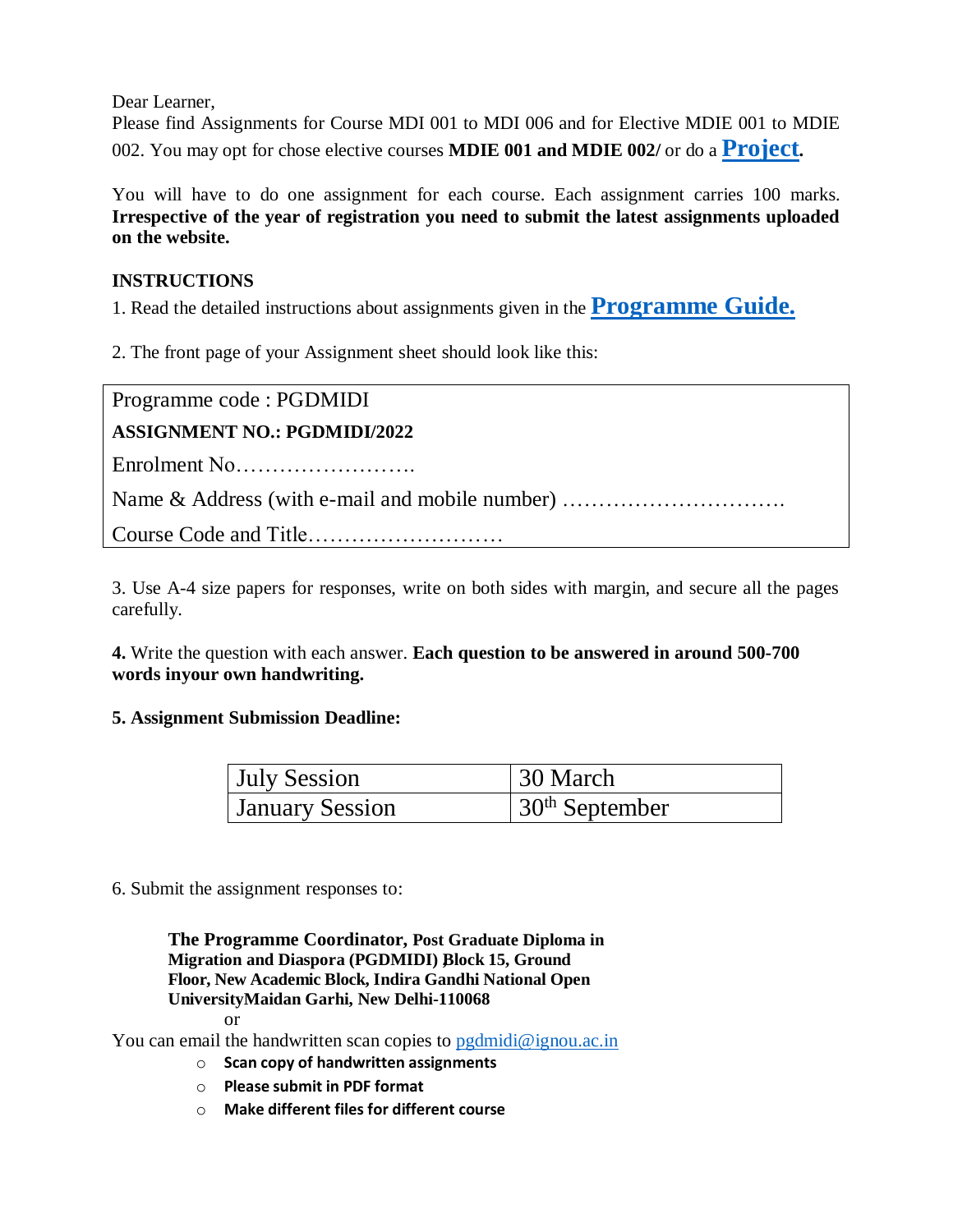o **File name should be your enrolment no. followed by course code**

**e.g. 197000058-MDI 001**

o **Please send the assignment to [pgdmidi@ignou.ac.in](mailto:pgdmidi@ignou.ac.in)**

#### **GUIDELINES**

1. **Planning:** Read the assignments carefully. Go through the self learning material on which they are based. Make some points regarding each question and then rearrange them in a logical order.

2. **Organization:** Give attention to your introduction and conclusion. The introduction must offer your brief interpretation of the question and how you propose to develop it. The conclusion must summarize your response to the question. Make sure that your answer is: logical and coherent; has clear connections between sentences and paragraphs, and; is written correctly giving adequate consideration to your expression, style and presentation.

3. **Presentation:** Once you are satisfied with your answers, you can write down the final version for submission. Write each answer neatly and underline the points you wish to emphasize.

**Please contact the Programme coordinator for any academic help / clarification** Dr. Sadananda Sahoo and Prof. Nandini Sinha Kapur: pgdmidi@ignou.ac.in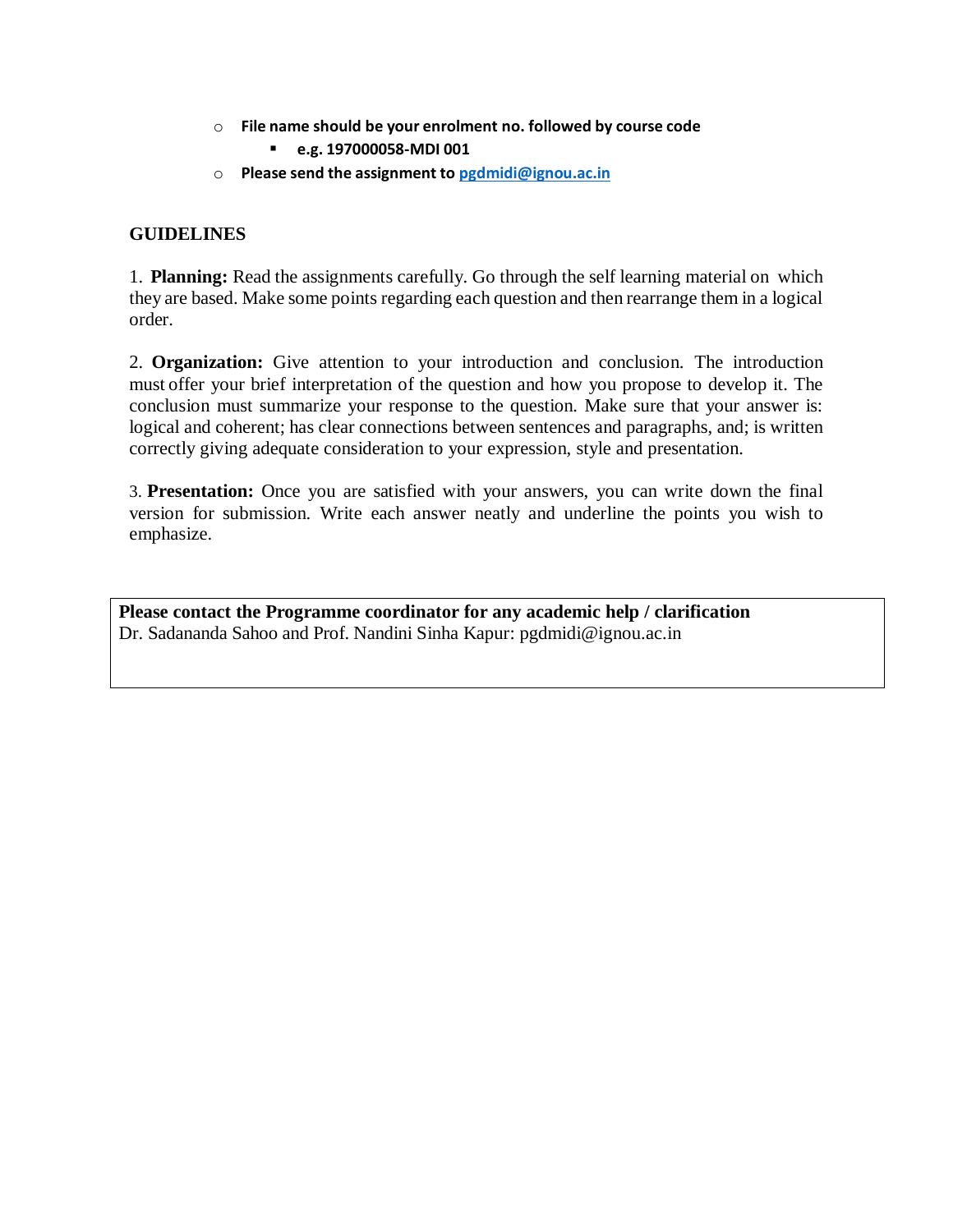**Course Code MDI 001: Migration and Diaspora: Theory and Methodology Full Marks: 100**

Answer any Five Questions. Each question carries 20 Marks

- 1. What are the factors that influence the decision to migrate?
- 2. What are the linkages and differences between migration and diaspora?
- 3. What is the economic impact of migration? Explain with examples.
- 4. What are the social cost and benefit of international migration?
- 5. Write a note on how labour market policies affect international migration
- 6. Answer Any Four Questions Each carries 5 marks (Write answer in 150-200 words)  $(4x5 = 20)$  Marks

\_\_\_\_\_\_\_\_\_\_\_\_\_\_\_\_\_\_\_\_\_\_

- a) What is Cumulative Causation of migration?
- b) Explain Neoclassical Theory of Migration
- c) Social Capital Theory of Migration
- d) Cultural globalization
- e) Economic globalization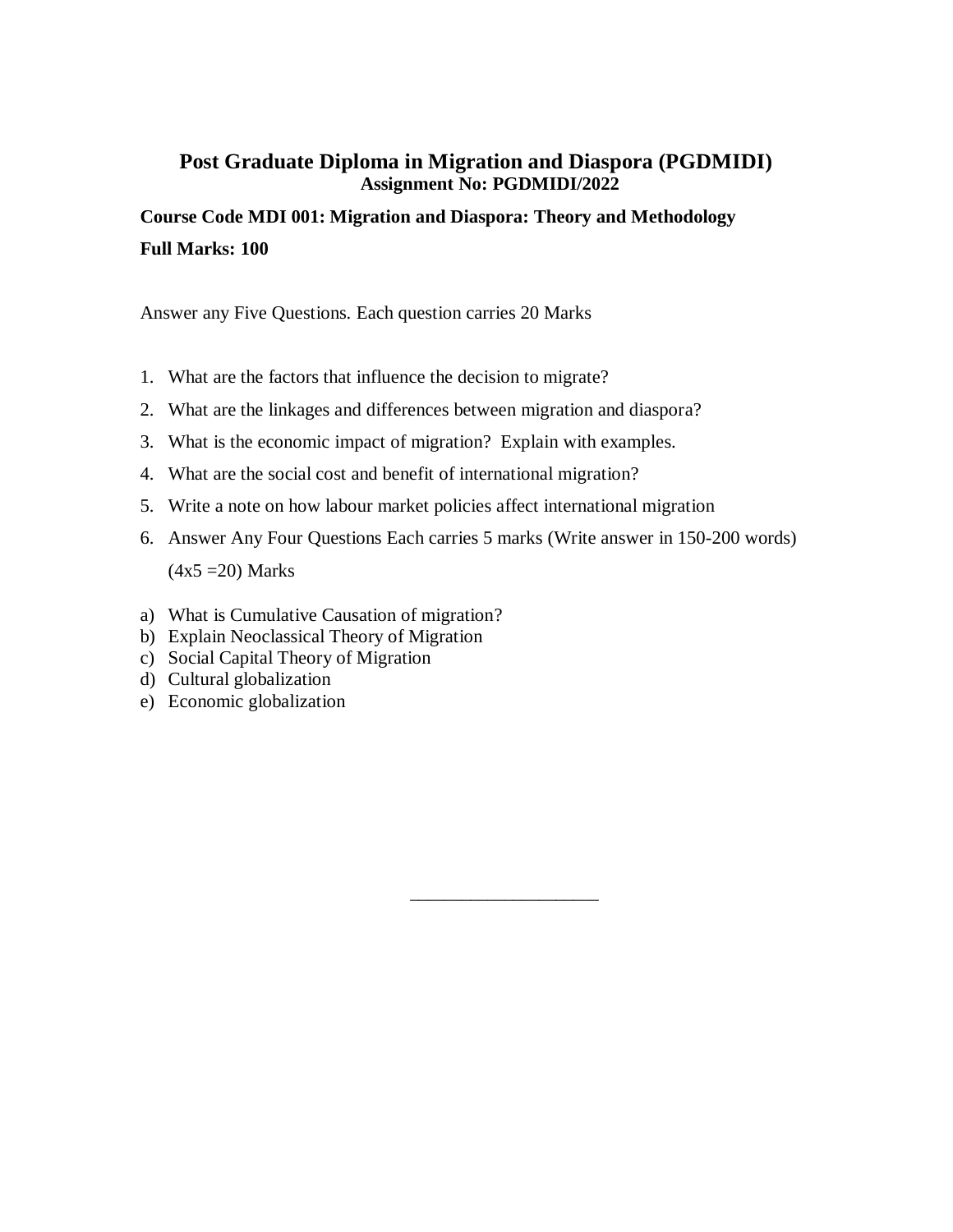**Course Code MDI 002: Transnationalism, diaspora and citizenship Full Marks: 100**

Answer any Five Questions. Each question carries 20 Marks

- 1.What is diaspora network, explain with examples
- 2. What is Transnationalism and how does it impact the citizenship? explain.
- 3. How does diaspora influence policy making in home and host countries? Explain with examples.

\_\_\_\_\_\_\_\_\_\_\_\_\_\_\_\_\_\_\_\_\_\_

- 4. Write a note on Jewish diaspora
- 5. Write a note on European diaspora.
- 6. Answer Any Four Questions Each carries 5 marks (Write answer in 200-250 words)

- a) Diaspora as a *social form*
- b) Diaspora as a mode of *cultural production*
- c) Victim Diaspora
- d) Abolition of Slave Trade
- e) South Asian Diaspora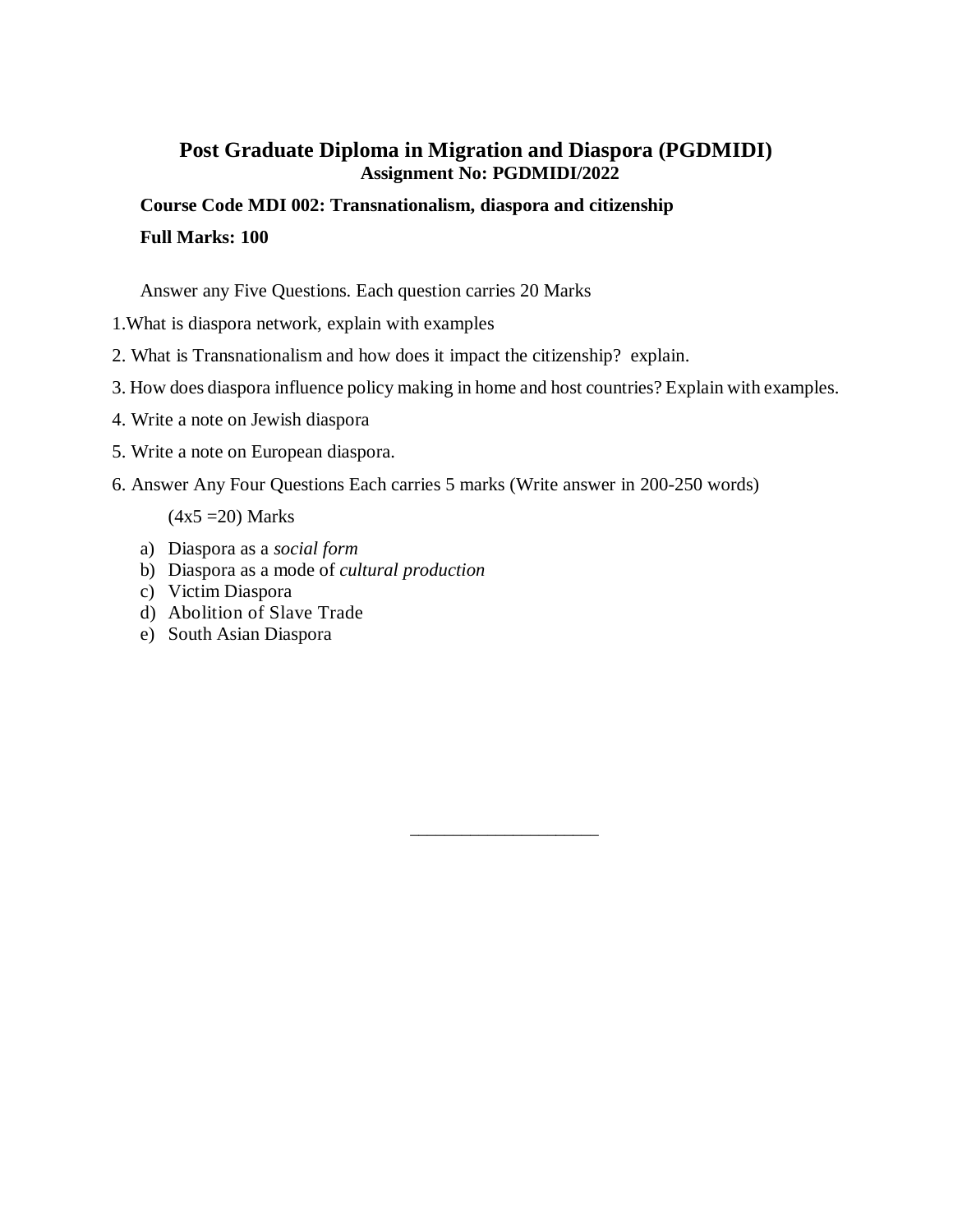## **Course Code MDI 003: Global Diasporas: Case Studies Full Marks: 100**

Answer any Five Questions. Each question carries 20 Marks

- **1. Who constitute South Asian Diaspora? Write a note on any two South Asian Diasporas.**
- **2.** Write a note on **'Early emigration' and the Origin of European Diaspora**
- **3. What constitute East Asian Diaspora? Write note on any two East Asian Diasporas**
- **4. Write a Note on North African Diaspora**
- **5. Is there a British Diaspora? Write a note on its scale and nature.**
- 6. Answer Any Four Questions Each carries 5 marks (Write answer in 200-250 words)

\_\_\_\_\_\_\_\_\_\_\_\_\_\_\_\_\_\_\_\_\_\_

- a) Economic Engagement of British diaspora with their home country
- b) Indian diaspora
- c) Victim Diaspora
- d) Abolition of Slave Trade
- e) South Asian Diaspora
- f) What is PAN-Africanism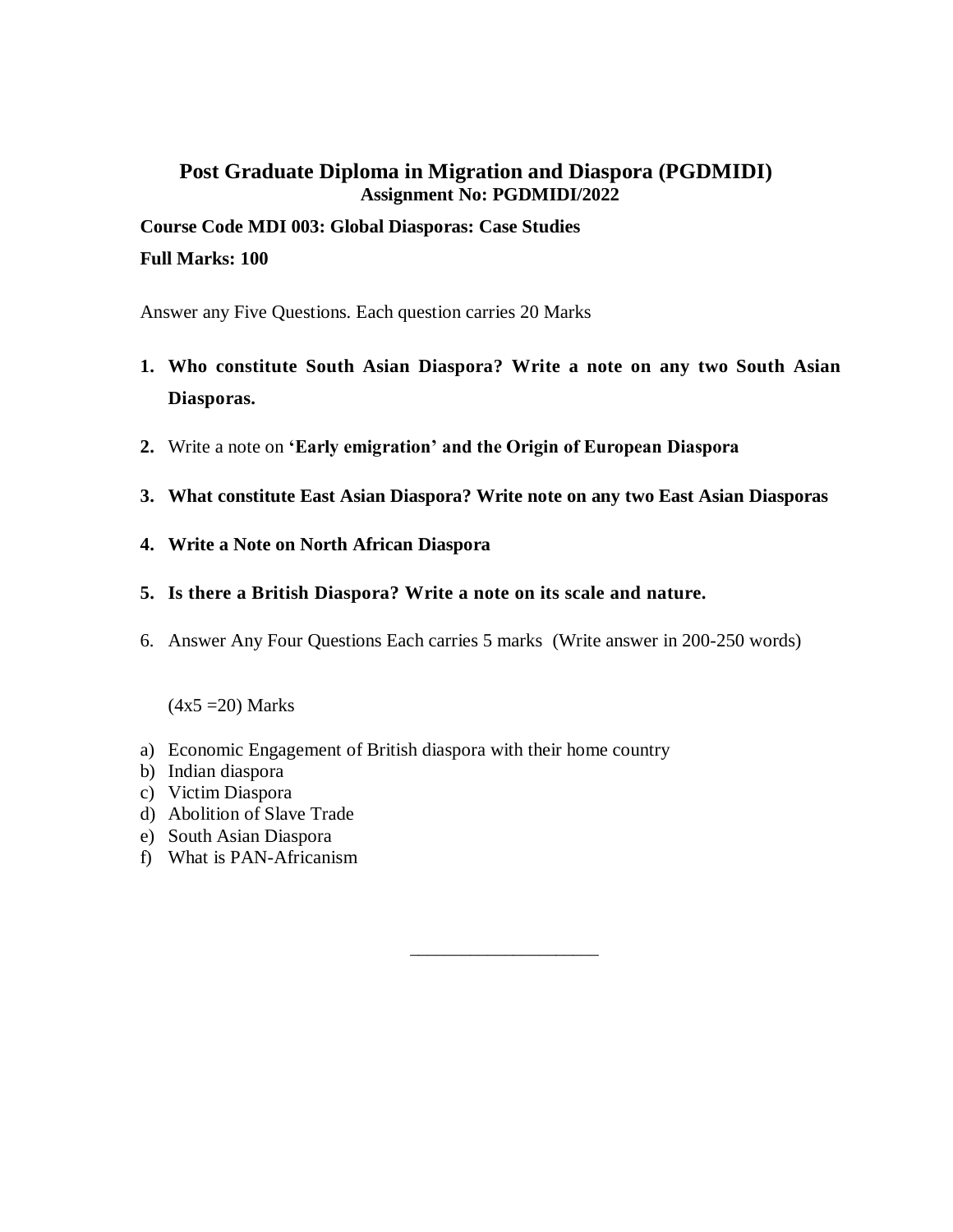#### **Course Code MDI 004: Indian Diaspora: An Overview**

**Full Marks: 100**

Answer any Five Questions. Each question carries 20 Marks

- 1. Write a note on the cultural influence of India in South East Asia
- 2. What is Indentured Labour Migration? How does it operated?
- 3. What is "Brain Drain" Type migration? What is its negative impact on home country?
- 4. Migration to West Asia is one of the largest labout migration from India in recent time. Explain the causes of migration to West Asia
- 5. Write a note on Indian Traders in West Asia
- 6. Answer Any Four Questions. Each carries 5 marks (Write answer in 200-250 words)

\_\_\_\_\_\_\_\_\_\_\_\_\_\_\_\_\_\_\_\_\_\_

- (a) Brain Chain
- (b) Free Passage Migration
- (c) Kangani/ Maistry Migration
- (d) Circular Migration
- (e) Reverse Migration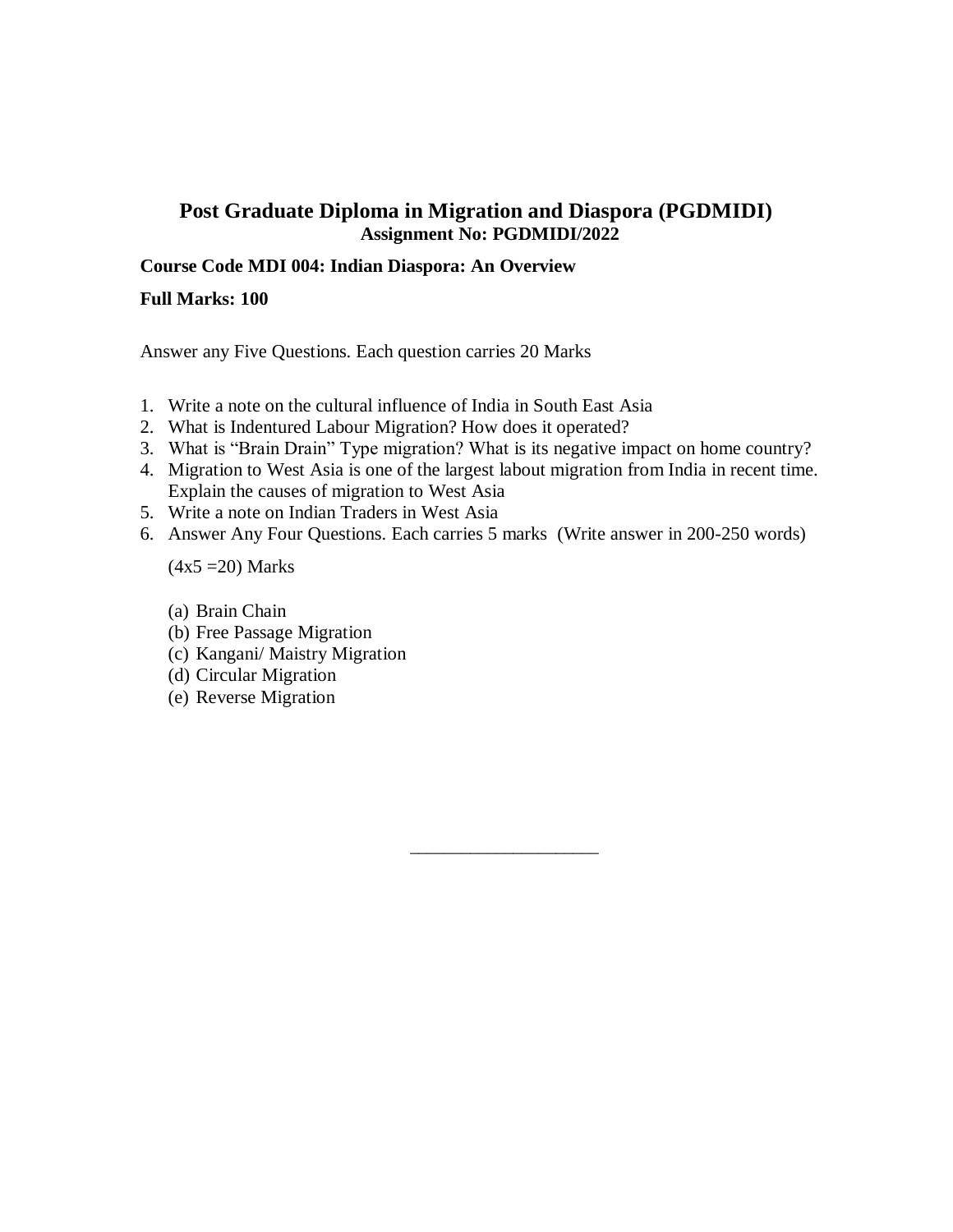#### **Course Code MDI 005: Indian Diaspora: Politico-Economic and Policy Aspects**

#### **Full Marks: 100**

Answer any Five Questions. Each question carries 20 Marks

- 1. Write a note on the evolution of India's diaspora Policy
- 2. How does diaspora play an important role in diplomacy?
- 3. Do you agree that Diaspora play an important role in the economic development of home country? Explain with examples

\_\_\_\_\_\_\_\_\_\_\_\_\_\_\_\_\_\_\_\_\_\_

- 4. What are the economic benefits of Remittances?
- 5. Do you agree diaspora promote technology transfer? Explain with examples
- 6. Answer Any Four Questions Each carries 5 marks (Write answer in 200-250 words)

- (a) Diaspora Philanthropy
- (b) Human Trafficking
- (c) Hogue Convention
- (d) Role of Diaspora Organisations
- (e) Diaspora as lobby group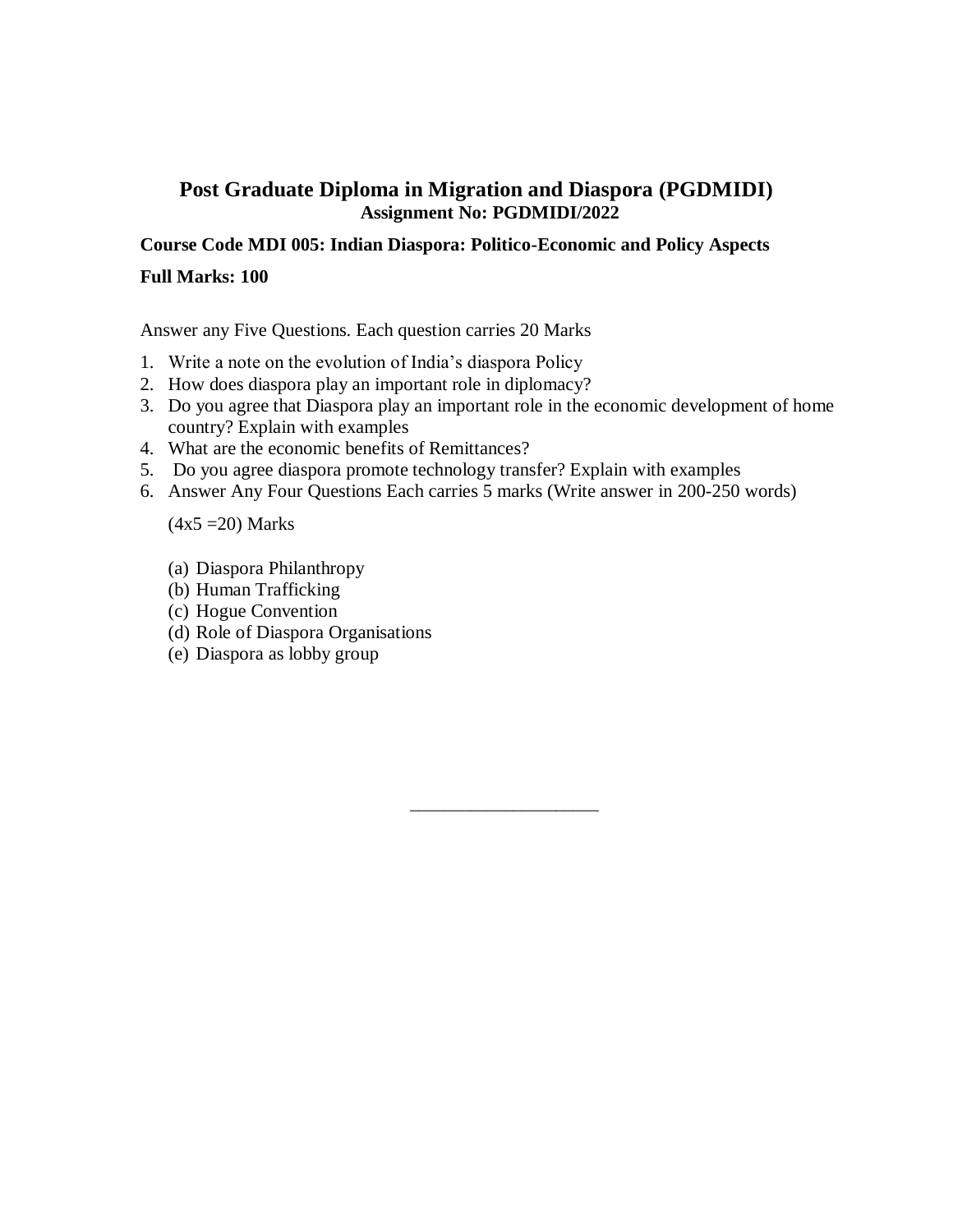#### **Course Code MDI 005: Indian Diaspora: Socio-Cultural Facets**

#### **Full Marks: 100**

Answer any Five Questions. Each question carries 20 Marks

- 1. What is ethnicity? How does it play a role in diaspora formation?
- 2. Do you agree caste system persists among the Indian diaspora communities? Explain with examples
- 3. Write a note on social stratification in Indian diaspora
- 4. Performing Arts and Cultural performances promotes important diaspora identity, explain.
- 5. Write a note on the Indian cinema in diaspora
- 6. Answer Any Four Questions Each carries 5 marks (Write answer in 200-250 words)

\_\_\_\_\_\_\_\_\_\_\_\_\_\_\_\_\_\_\_\_\_\_

- (a) Social Movements in Indian Diaspora
- (b) Multiculturalism
- (c) Regional Identities
- (d) Regional Cinemas in Diaspora
- (e) Diaspora Literature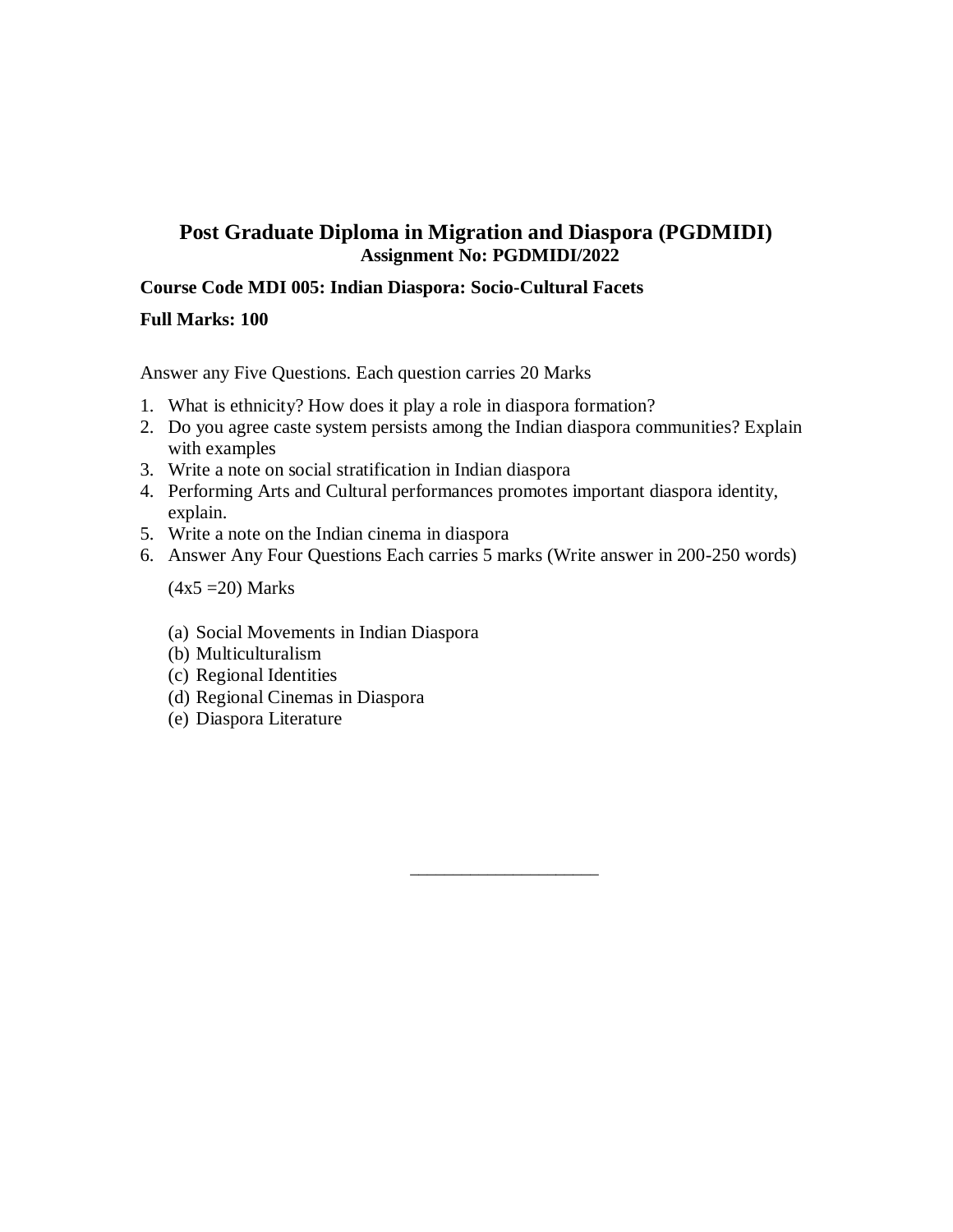#### **Elective Course**

### **Course Code MDIE 001: Gender and Diaspora**

#### **Full Marks: 100**

Answer any Five Questions. Each question carries 20 Marks

- 1. Write a note on feminization of Migration
- 2. Female as culture bearer in the diaspora, explain.
- 3. Do you think women are marginalized in the diaspora as compared to their male counterparts? Explain with examples
- 4. Write a note on the female migration from Philippines
- 5. How do different migration policies impact the women migrants? Explain with examples

\_\_\_\_\_\_\_\_\_\_\_\_\_\_\_\_\_\_\_\_\_\_

6. Answer Any Four Questions Each carries 5 marks (Write answer in 200-250 words)

- (a) Composition of female migration from India
- (b) Human rights violation and female migration
- (c) How does remittances impact the women in rural India?
- (d) Impact of Bollywood on the female in the diaspora
- (e) Undocumented remittances